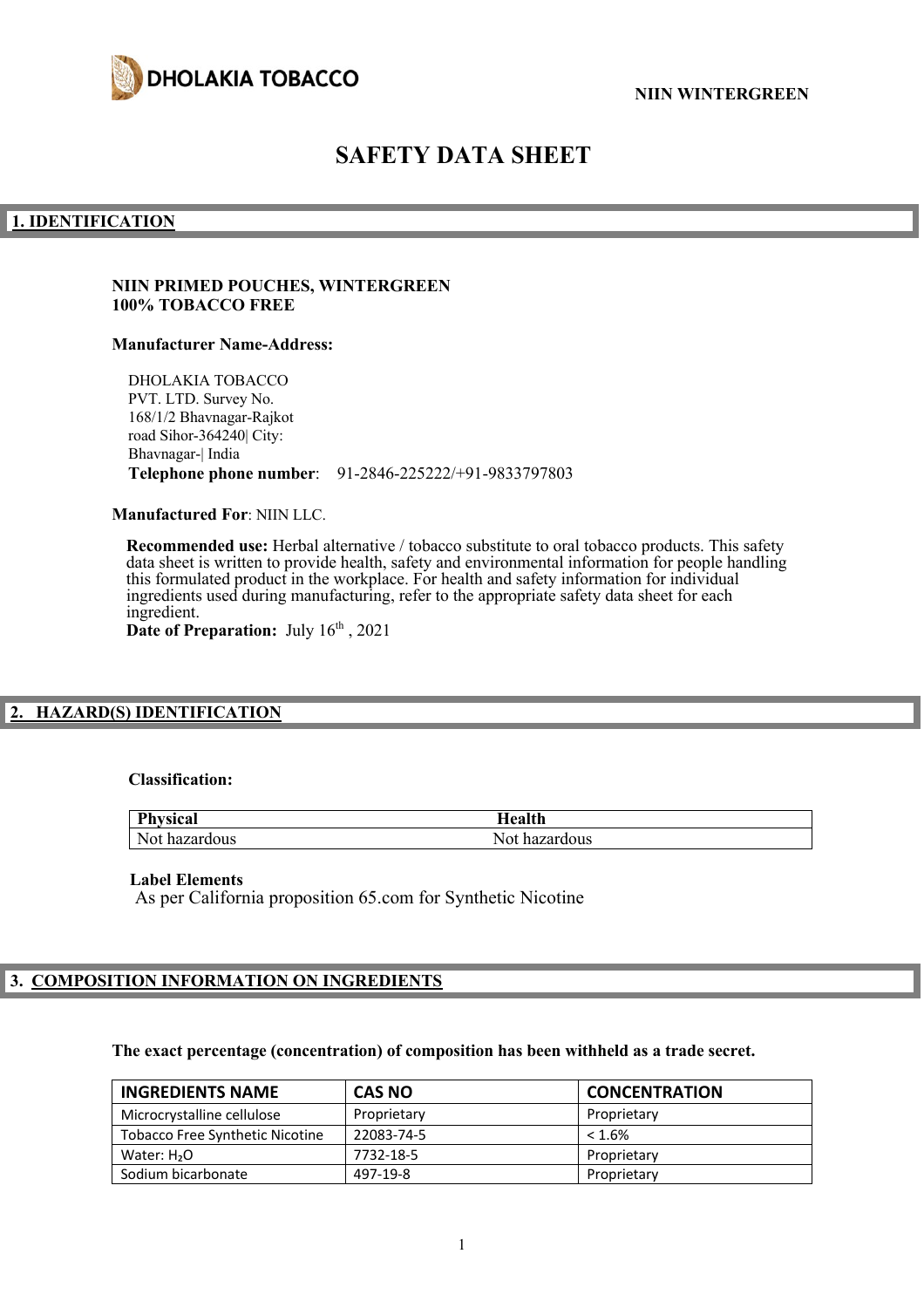

#### **NIIN WINTERGREEN**

| $57-55-6$     | Proprietary |
|---------------|-------------|
| 56038-13-2    | Proprietary |
| 9005-38-3     | Proprietary |
| Proprietary   | Proprietary |
| 7647-14-5     | Proprietary |
| $56 - 81 - 5$ | Proprietary |
| 24634-61      | Proprietary |
|               |             |

#### **4. FIRST AID MEASURES**

**Inhalation:** Under normal conditions of intended use, this material is not expected to be an inhalation hazard.

Skin contact: Health injuries are not known or expected under normal use.

**Eye contact:** Health injuries are not known or expected under normal use. May be irritating to eyes.

**Ingestion:** Health injuries are not known or expected under normal use. May be harmful if swallowed.

**Symptoms related to the physical, chemical and toxicological characteristics:** The possible symptoms of overexposure include: increased heart rate; increased blood pressure; salivation; abdominal pain; headache; depression; respiratory depression; dizziness.

**Information on toxicological effects:** Acute toxicity Health injuries are not known or expected under normal use. May be harmful if swallowed.

## **5. FIRE FIGHTING MEASURES**

**Extinguishing media:** Use water spray, carbon dioxide, dry chemical or foam to extinguish a fire.

**Specific hazards arising from the chemical:** product is not a fire hazard but may burn under fire conditions.

**Special protective equipment and precautions for fire-fighters:** Firefighters should wear positive pressure self-contained breathing apparatus and full protective clothing for all fires involving chemicals.

#### **6. ACCIDENTAL RELEASE MEASURES**

**Personal precautions, protective equipment, and emergency procedures:** Wear appropriate protective clothing and equipment as described in Section 8.

**Environmental Precautions:** Prevent spill from entering sewers and water courses. Report releases as required by local and national authorities.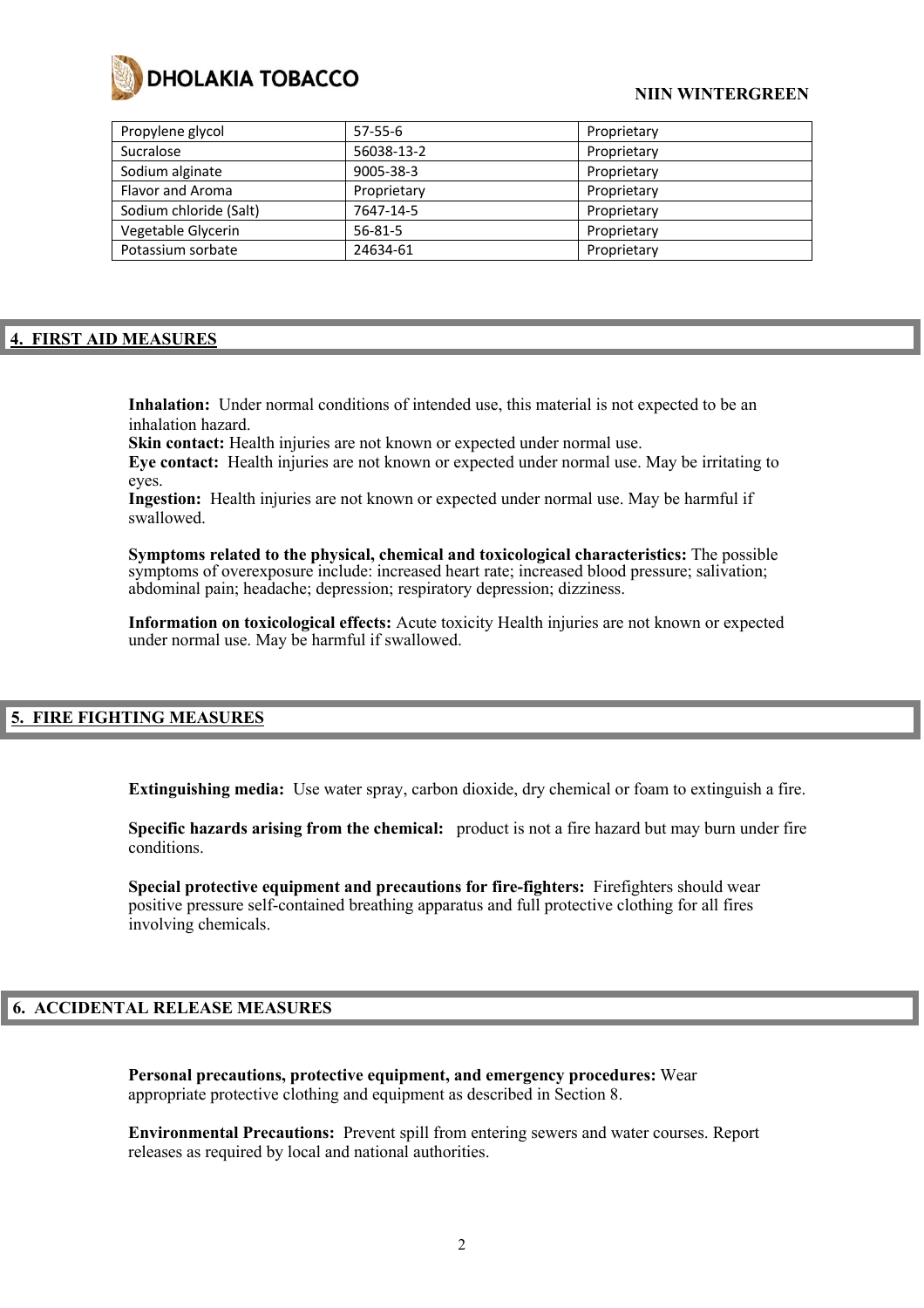

**Methods and materials for containment and cleaning up:** Collect using methods that avoid the generation of dust and damage to pouch and place in appropriate container for disposal. Clean area thoroughly.

# **7. HANDLING AND STORAGE**

**Precautions for safe handling:** Avoid contact with eyes, skin and clothing. Wash thoroughly with soap and water after handling.

**Conditions for safe storage, including any incompatibilities:** Store in a tightly closed container. Store in a cool, dry, well-ventilated area away from incompatible substances, store protected from direct sunlight.

Keep away from children and pets.

# **8. EXPOSURE CONTROLS / PERSONAL PROTECTION**

#### **Exposure guidelines:** Not Established

**Hand protection**: Person allergic to any ingredients of the products shall be kept away from exposure

#### **Individual protection**

#### **measures: Respiratory**

**protection:** Not applicable **Skin protection:** Wear appropriate gloves to prevent skin exposure. **Eye protection: S**afety goggles recommended for handling damaged goods **Other:** None known.

#### **9. PHYSICAL AND CHEMICAL PROPERTIES**

**Appearance (physical state, color, etc.):** White to off white pouch **Odor:** menthol, minty, fresh **Odor threshold:** Not available **pH:** 8-10 **Melting point/freezing point:** Not applicable **Boiling Point:** Not applicable **Flash point:** Not applicable **Evaporation rate:** Not applicable **Flammability (solid, gas):** Not flammable **VOC:** Not applicable **Flammable limits: LEL:** Not applicable **UEL:** Not applicable **Vapor pressure:** Not applicable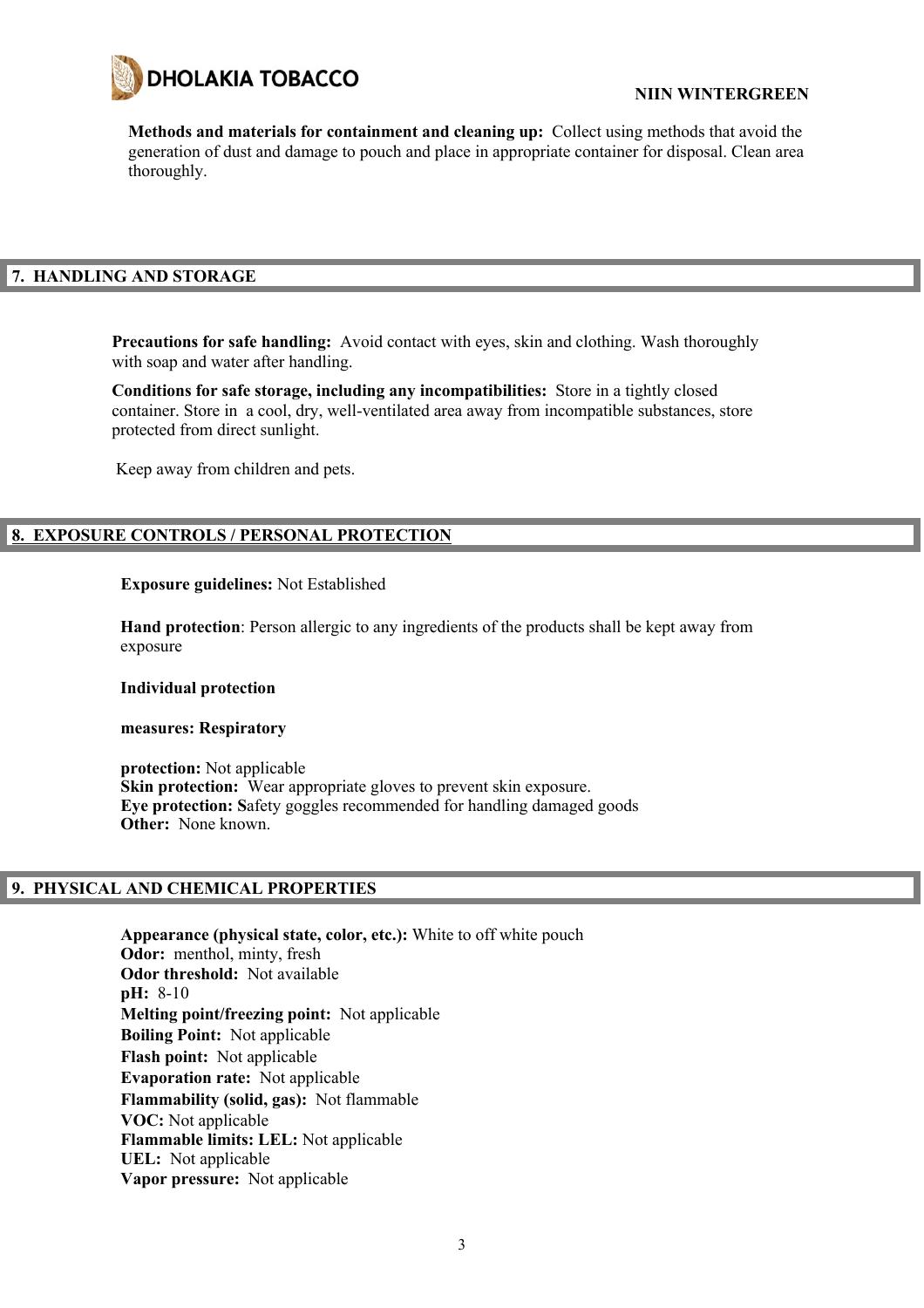

**Vapor density:** Not applicable **Relative density**: Not available **Solubility(ies):** Not soluble in water **Partition coefficient: n-octanol/water:** Not available **Auto-ignition temperature:** Not available **Decomposition temperature:** Not available **Viscosity:** Not applicable

# **10. STABILITY AND REACTIVITY**

**Reactivity:** Not reactive under normal conditions of use. **Chemical stability**: Stable. **Possibility of hazardous reactions:** None known. **Conditions to avoid:** Excess Heat. **Incompatible materials:** Avoid oxidizing agents. **Hazardous decomposition products:** Thermal decomposition may yield carbon and nitrogen oxide.

# **11. TOXICOLOGICAL INFORMATION**

#### **Acute effects of exposure:**

**Inhalation:** No adverse effects. **Ingestion:** Swallowing amounts above the recommended dosage may cause nicotine overdose with symptoms of nervous system stimulation, nausea, vomiting, dizziness, diarrhea, weakness or rapid heartbeat **Skin contact:** Contact may cause slight irritation. **Eye contact**: Contact may cause slight irritation with redness and tearing. **Chronic Effects:** None known. **Sensitization:** Components are not known to be sensitizers. **Germ Cell Mutagenicity:** None of the components have been shown to cause germ cell mutagenicity. **Reproductive Toxicity:** Nicotine may cause adverse effects on development and fertility based on animal studies. **Carcinogenicity:** None of the components is listed as a carcinogen by IARC. **Acute Toxicity Values**: Not Available.

# **12. ECOLOGICAL INFORMATION**

No information available.

## **13. DISPOSAL CONSIDERATIONS**

Dispose in accordance with all local, state and federal regulations. No specific disposal method is recommended.